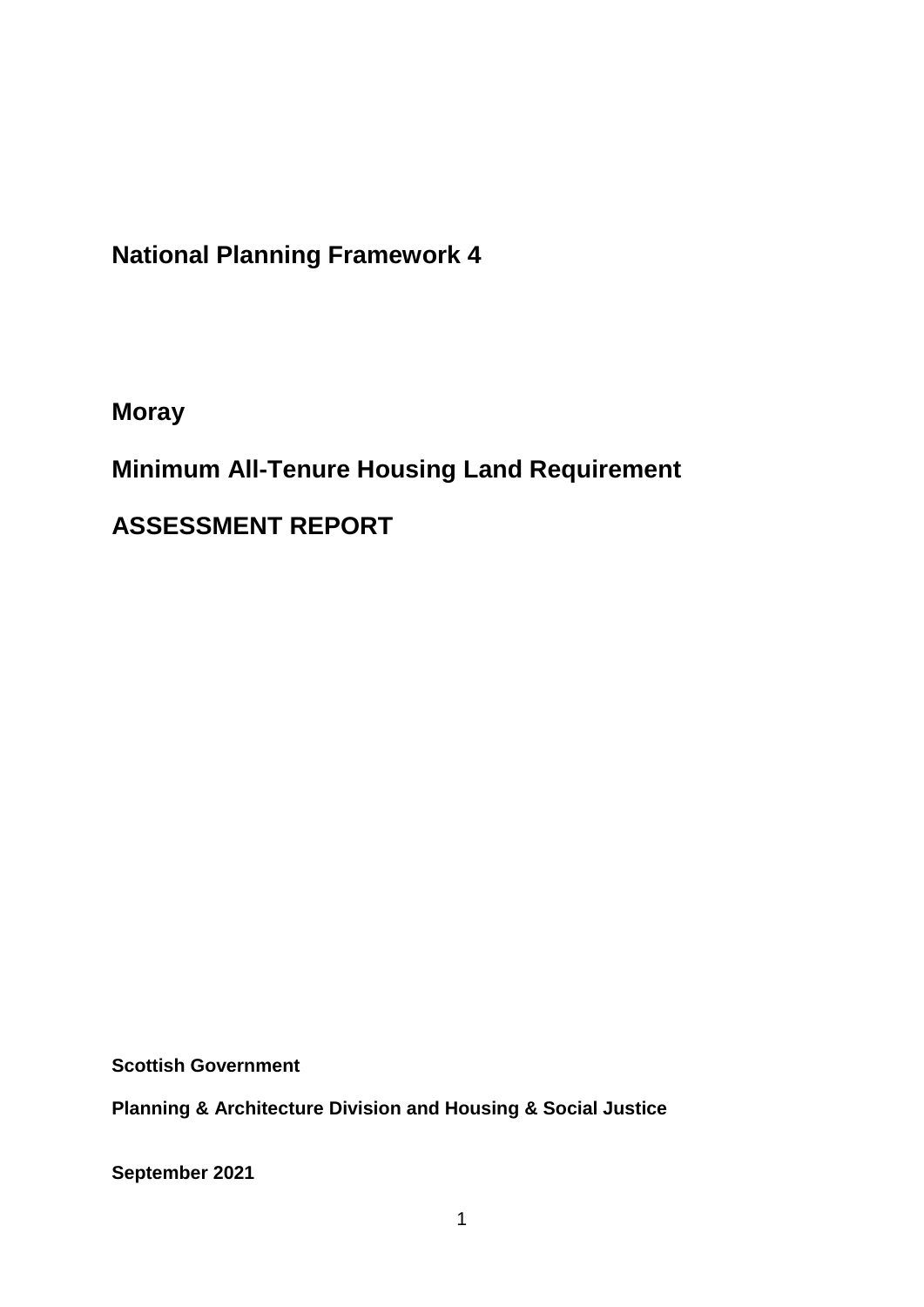|             |                                                                                                                                                                                                                                                                                                                                                      |                |                                                     | <b>CORE OUTPUTS ASSESSMENT</b>                |                                                                                                                                                                                                                                                                                                                                                                                                          |  |
|-------------|------------------------------------------------------------------------------------------------------------------------------------------------------------------------------------------------------------------------------------------------------------------------------------------------------------------------------------------------------|----------------|-----------------------------------------------------|-----------------------------------------------|----------------------------------------------------------------------------------------------------------------------------------------------------------------------------------------------------------------------------------------------------------------------------------------------------------------------------------------------------------------------------------------------------------|--|
| 1           | <b>Locally Adjusted Estimate</b>                                                                                                                                                                                                                                                                                                                     |                |                                                     |                                               |                                                                                                                                                                                                                                                                                                                                                                                                          |  |
|             |                                                                                                                                                                                                                                                                                                                                                      |                | <b>Initial</b><br><b>Default</b><br><b>Estimate</b> | Locally<br><b>Adjusted</b><br><b>Estimate</b> |                                                                                                                                                                                                                                                                                                                                                                                                          |  |
|             | <b>Moray</b>                                                                                                                                                                                                                                                                                                                                         |                | 1,800                                               | 3,450                                         |                                                                                                                                                                                                                                                                                                                                                                                                          |  |
|             | realistic.                                                                                                                                                                                                                                                                                                                                           |                |                                                     |                                               | The locally adjusted estimate is primarily driven by newly forming households.<br>It has been increased to 3,450 units from an initial default estimate of 1,800.<br>This moves the estimate closer to the 10-year completions of 4,514 (Scottish<br>Government - Housing statistics quarterly update: new housebuilding and<br>affordable housing supply - gov.scot (www.gov.scot)) and is described as |  |
| $\mathbf 2$ | <b>Household Projections (Newly-Forming Households)</b>                                                                                                                                                                                                                                                                                              |                |                                                     |                                               |                                                                                                                                                                                                                                                                                                                                                                                                          |  |
|             | The Council has proposed an alternative household projection which is equal<br>to 2,180 households over 10 years as against the National Records of<br>Scotland (NRS) principal migration variant of 1,250. In discussion, the Council<br>indicated the high migration variant wasn't considered representative of the<br>likely growth in the area. |                |                                                     |                                               |                                                                                                                                                                                                                                                                                                                                                                                                          |  |
|             | The Council has taken the Council Tax records to establish the number of<br>households, estimated to be 43,600 in 2021, and increased this by 5 per cent,<br>which is referred to as a 'national forecast'. The Council were invited to apply<br>a 15 year timeframe (10 years annualised) but this was not undertaken.                              |                |                                                     |                                               |                                                                                                                                                                                                                                                                                                                                                                                                          |  |
|             |                                                                                                                                                                                                                                                                                                                                                      |                |                                                     |                                               | <b>Household Projection: Default Compared to Adjusted Estimates</b>                                                                                                                                                                                                                                                                                                                                      |  |
|             |                                                                                                                                                                                                                                                                                                                                                      | <b>Default</b> | <b>Adjusted</b>                                     |                                               |                                                                                                                                                                                                                                                                                                                                                                                                          |  |
|             | Moray                                                                                                                                                                                                                                                                                                                                                | 1,200          |                                                     | 2,200                                         |                                                                                                                                                                                                                                                                                                                                                                                                          |  |
|             |                                                                                                                                                                                                                                                                                                                                                      |                |                                                     |                                               |                                                                                                                                                                                                                                                                                                                                                                                                          |  |
| 3           | <b>Existing Housing Need</b>                                                                                                                                                                                                                                                                                                                         |                |                                                     |                                               |                                                                                                                                                                                                                                                                                                                                                                                                          |  |
|             |                                                                                                                                                                                                                                                                                                                                                      |                |                                                     |                                               | <b>Existing Housing Need: Default Compared to Adjusted Estimates</b>                                                                                                                                                                                                                                                                                                                                     |  |
|             |                                                                                                                                                                                                                                                                                                                                                      | <b>Default</b> | <b>Adjusted</b>                                     |                                               |                                                                                                                                                                                                                                                                                                                                                                                                          |  |
|             | Moray                                                                                                                                                                                                                                                                                                                                                | 200            | 500                                                 |                                               |                                                                                                                                                                                                                                                                                                                                                                                                          |  |
|             |                                                                                                                                                                                                                                                                                                                                                      |                |                                                     |                                               | Whilst the initial response from the Council does not specifically state how they<br>arrived at the figure of 480, they have subsequently confirmed that it is arrived                                                                                                                                                                                                                                   |  |
|             |                                                                                                                                                                                                                                                                                                                                                      |                |                                                     |                                               | at using the same criteria as their previous Housing Need and Demand                                                                                                                                                                                                                                                                                                                                     |  |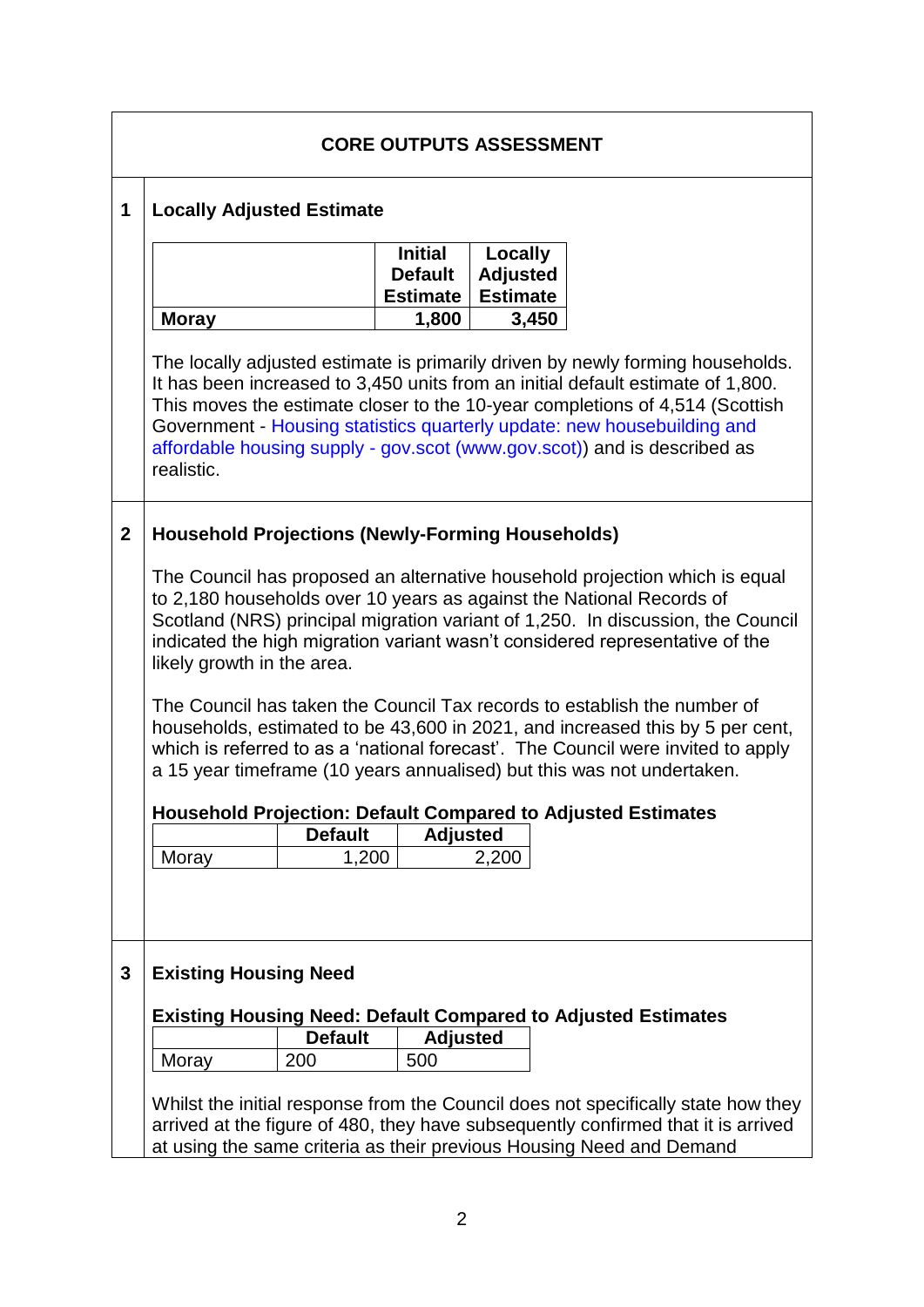Assessment (HNDA) in 2017 but applied to the current housing list. This includes:

- Statutorily homeless households of any age, including those in temporary accommodation
- Households aged 30+ that are *both* concealed *and* overcrowded. Most applicants aged under 30 have been excluded to avoid double counting with household formation
- Households of any age who have significant (usually medical) housing needs i.e. those whose needs are best met through new build provision, usually of wheelchair accessible standard

## **4 Flexibility Allowance**

Moray Council have used the default 30% flexibility rural classification.

## **CORE PROCESSES ASSESSMENT 1 Using the Response Template and Excel Calculator** The Council has not used the Response Template or provided Excel Calculator. Their alternative submission of six pages, however, does not exceed the word limit. **2 Housing Market Partnership and Stakeholders Involvement** There is an intention noted to consult the Housing Market Partnership and report any points of disagreement. Discussions with the Council confirmed engagement with HMP but noted a limited response. Correspondence with Homes for Scotland set out that higher household projection and need was promoted by them. With regard to the adjusted estimate there was insufficient information available to allow HfS to fully review them. **3 Joint Housing and Planning Senior Official Sign-Off** The response was agreed by the Planning and Regulatory Services Committee on 18 May 2021. This was a report by the Depute Chief Executive (Economy, Environment And Finance) who has line management responsibility for Planning and Housing.